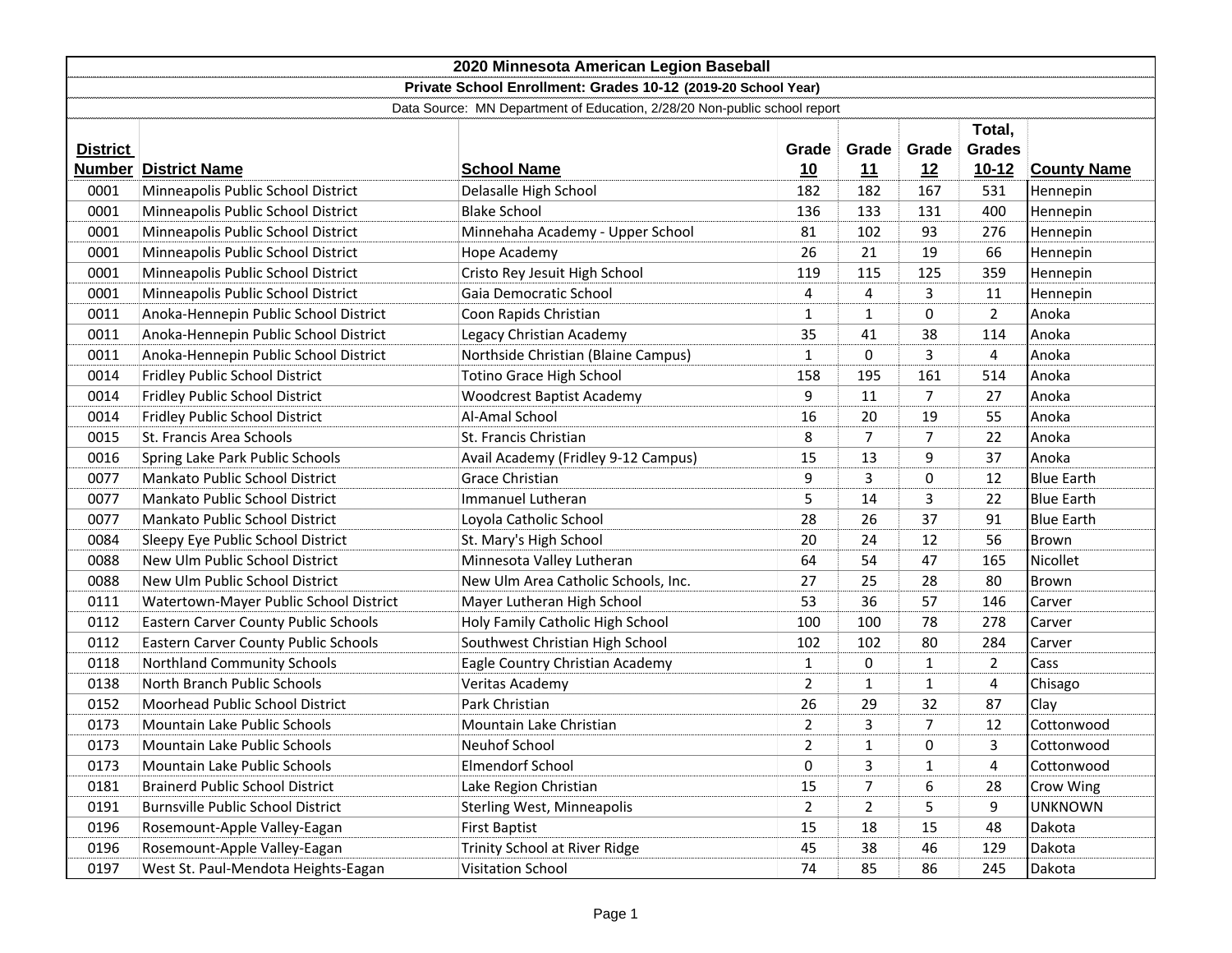| 0197 | West St. Paul-Mendota Heights-Eagan       | <b>St. Croix Lutheran</b>                | 99             | 117            | 105            | 321            | Dakota            |
|------|-------------------------------------------|------------------------------------------|----------------|----------------|----------------|----------------|-------------------|
| 0197 | West St. Paul-Mendota Heights-Eagan       | St. Thomas Academy                       | 103            | 115            | 101            | 319            | Dakota            |
| 0197 | West St. Paul-Mendota Heights-Eagan       | <b>Brightmont Academy</b>                | $\mathbf{1}$   | $\mathbf{1}$   | $\overline{2}$ | $\overline{4}$ | Dakota            |
| 0203 | Hayfield Public School District           | Haven School                             | $\overline{2}$ | $\mathbf 0$    | 1              | 3              | Dodge             |
| 0206 | Alexandria Public School District         | New Testament Christian                  | $\overline{2}$ | 3              | 1              | 6              | Douglas           |
| 0270 | Hopkins Public School District            | <b>Breck</b>                             | 132            | 125            | 108            | 365            | Hennepin          |
| 0270 | Hopkins Public School District            | <b>International School of Minnesota</b> | 15             | 26             | 34             | 75             | Hennepin          |
| 0270 | Hopkins Public School District            | Academy of Whole Learning                | $\overline{7}$ | 9              | 9              | 25             | Hennepin          |
| 0270 | Hopkins Public School District            | <b>Chesterton Academy</b>                | 30             | 41             | 37             | 108            | <b>UNKNOWN</b>    |
| 0271 | <b>Bloomington Public School District</b> | United Christian Academy                 | 25             | 30             | 16             | 71             | Hennepin          |
| 0279 | Osseo Public School District              | SB MARANATHA CHRISTIAN ACADEMY           | 69             | 50             | 59             | 178            | Hennepin          |
| 0279 | Osseo Public School District              | HERITAGE CHRISTIAN ACADEMY               | 33             | 27             | 31             | 91             | Hennepin          |
| 0280 | Richfield Public School District          | <b>ACADEMY OF HOLY ANGELS</b>            | 166            | 154            | 164            | 484            | Hennepin          |
| 0281 | Robbinsdale Public School District        | RiverTree School                         | 11             | $\mathbf 0$    | 6              | 17             | Hennepin          |
| 0283 | St. Louis Park Public School District     | <b>BENILDE - ST. MARGARET'S</b>          | 245            | 222            | 222            | 689            | Hennepin          |
| 0283 | St. Louis Park Public School District     | <b>GROVES ACADEMY</b>                    | 27             | 17             | 24             | 68             | Hennepin          |
| 0283 | St. Louis Park Public School District     | <b>BAIS YAAKOV HIGH SCHOOL</b>           | 14             | $\Omega$       | 12             | 26             | Hennepin          |
| 0283 | St. Louis Park Public School District     | YESHIVA OF MINNEAPOLIS                   | 19             | 15             | 18             | 52             | Hennepin          |
| 0283 | St. Louis Park Public School District     | Arete Academy                            | $\mathbf{1}$   | 4              | $\mathbf{1}$   | 6              | Hennepin          |
| 0284 | Wayzata Public School District            | PROVIDENCE ACADEMY                       | 79             | 58             | 74             | 211            | Hennepin          |
| 0284 | Wayzata Public School District            | WEST LUTHERAN HIGH SCHOOL                | 38             | 32             | 23             | 93             | Hennepin          |
| 0284 | Wayzata Public School District            | <b>FOURTH BAPTIST</b>                    | 27             | 18             | 19             | 64             | Hennepin          |
| 0284 | Wayzata Public School District            | <b>Brightmont Academy</b>                | 6              | $\mathbf 0$    | 5              | 11             | Hennepin          |
| 0284 | Wayzata Public School District            | <b>Excel High School</b>                 | 117            | 126            | 225            | 468            | Hennepin          |
| 0284 | Wayzata Public School District            | Northgate Academy                        | 22             | 38             | 51             | 111            | Hennepin          |
| 0347 | Willmar Public School District            | <b>COMMUNITY CHRISTIAN</b>               | 7              | 9              | 9              | 25             | Kandiyohi         |
| 0413 | Marshall Public School District           | Hope Academy of Hope Harbor              | 3              | $\Omega$       | $\mathbf{1}$   | 4              | Lyon              |
| 0423 | <b>Hutchinson Public School District</b>  | MAPLEWOOD ACADEMY                        | 22             | 24             | 33             | 79             | McLeod            |
| 0492 | <b>Austin Public School District</b>      | Pacelli Catholic Schools                 | 18             | 13             | 20             | 51             | Mower             |
| 0535 | Rochester Public School District          | <b>SCHAEFFER ACADEMY</b>                 | 23             | 15             | 26             | 64             | Olmsted           |
| 0535 | Rochester Public School District          | <b>VICTORY ACADEMY</b>                   | $\overline{2}$ | $\overline{2}$ | $\overline{2}$ | 6              | Olmsted           |
| 0535 | Rochester Public School District          | ROCHESTER PENTECOSTAL                    | $\mathbf 0$    | $\mathbf{1}$   | 0              | $\mathbf{1}$   | Olmsted           |
| 0535 | Rochester Public School District          | Lourdes                                  | 93             | 99             | 95             | 287            | Olmsted           |
| 0544 | Fergus Falls Public School District       | HILLCREST LUTHERAN ACADEMY               | 24             | 65             | 37             | 126            | <b>Otter Tail</b> |
| 0544 | Fergus Falls Public School District       | TWIN OAKS ACADEMY                        | 0              | 3              | $\overline{2}$ | 5              | <b>Otter Tail</b> |
| 0581 | <b>Edgerton Public School District</b>    | SOUTHWEST CHRISTIAN                      | 28             | 30             | 22             | 80             | Pipestone         |
| 0595 | East Grand Forks Public School District   | <b>Sacred Heart School</b>               | 31             | 22             | 27             | 80             | Polk              |
| 0622 | North St. Paul-Maplewood Oakdale          | MOUNDS PARK ACADEMY                      | 53             | 65             | 54             | 172            | Ramsey            |
| 0622 | North St. Paul-Maplewood Oakdale          | HILL-MURRAY                              | 171            | 144            | 177            | 492            | Ramsey            |
| 0622 | North St. Paul-Maplewood Oakdale          | APOSTOLIC CHRISTIAN ACADEMY              | 4              | 0              | 0              | 4              | Ramsey            |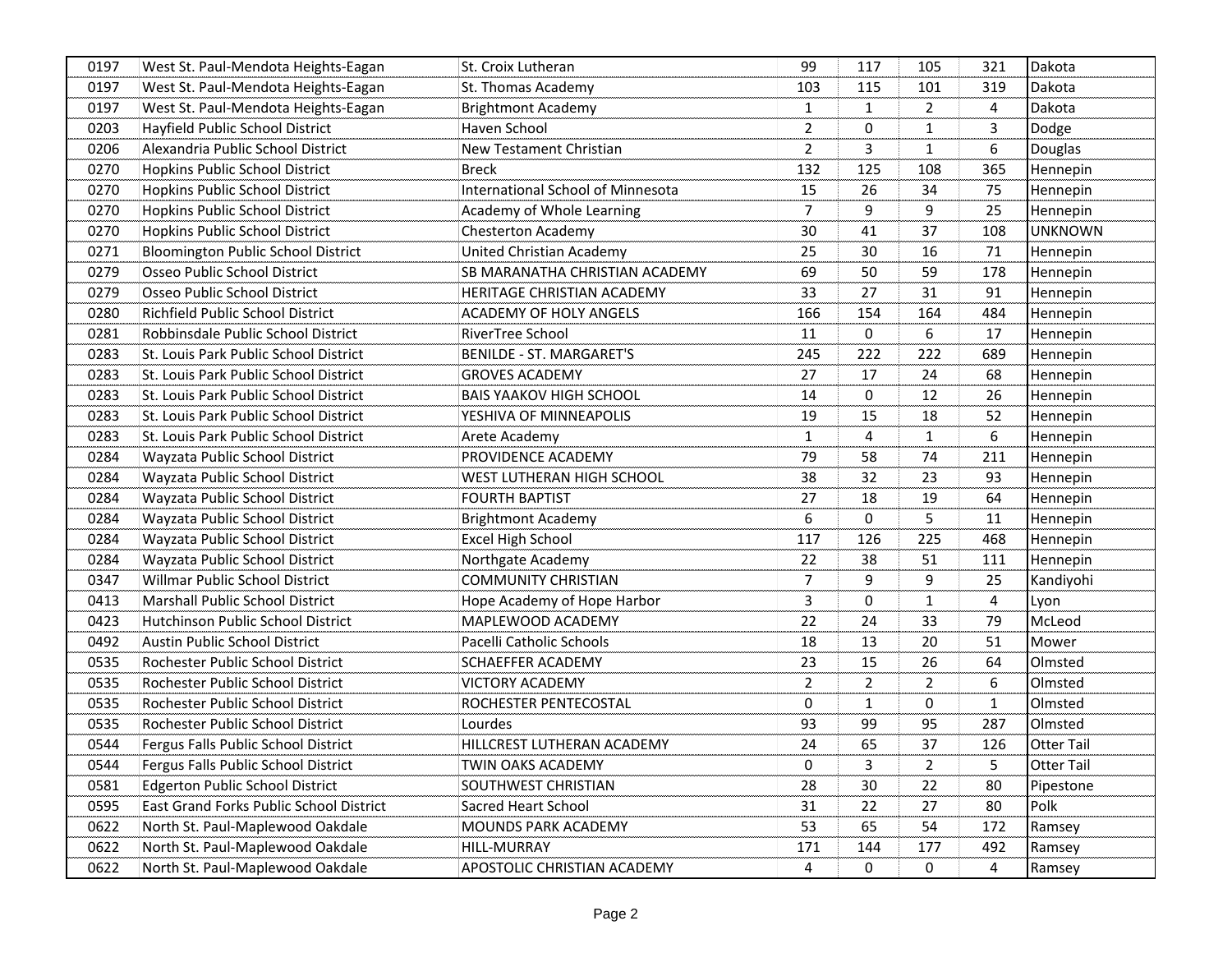| 0623 | Roseville Public School District        | <b>CONCORDIA ACADEMY</b>            | 68             | 79             | 69             | 216            | Ramsey         |
|------|-----------------------------------------|-------------------------------------|----------------|----------------|----------------|----------------|----------------|
| 0623 | Roseville Public School District        | HAND IN HAND CHRISTIAN MONTESSORI   | $\overline{2}$ | $\overline{2}$ | $\Omega$       | 4              | Ramsey         |
| 0624 | White Bear Lake School District         | LIBERTY CLASSICAL ACADEMY           | 15             | 5              | 8              | 28             | Ramsey         |
| 0624 | White Bear Lake School District         | Gentry Academy                      | 19             | 25             | 8              | 52             | Ramsey         |
| 0625 | St. Paul Public School District         | <b>CRETIN-DERHAM HALL</b>           | 267            | 244            | 259            | 770            | Ramsey         |
| 0625 | St. Paul Public School District         | ST. AGNES                           | 94             | 60             | 70             | 224            | Ramsey         |
| 0625 | St. Paul Public School District         | ST. PAUL ACADEMY - SUMMIT (UPPER)   | 111            | 112            | 90             | 313            | Ramsey         |
| 0625 | St. Paul Public School District         | Chesterton Academy                  | 12             | $\overline{7}$ | $\Omega$       | 19             | Ramsey         |
| 0625 | St. Paul Public School District         | <b>CHRIST'S HOUSEHOLD OF FAITH</b>  | 13             | 12             | 11             | 36             | Ramsey         |
| 0640 | Wabasso Public School District          | <b>Sterling West</b>                | 6              | 3              | 6              | 15             | <b>UNKNOWN</b> |
| 0656 | <b>Faribault Public School District</b> | <b>BETHLEHEM ACADEMY</b>            | 41             | 34             | 35             | 110            | Rice           |
| 0656 | <b>Faribault Public School District</b> | SHATTUCK-ST. MARY'S                 | 103            | 123            | 108            | 334            | Rice           |
| 0701 | <b>Hibbing Public School District</b>   | <b>VICTORY CHRISTIAN ACADEMY</b>    | $\mathbf{1}$   | 4              | 3              | 8              | St. Louis      |
| 0709 | Duluth Public School District           | DULUTH MARSHALL SCHOOL              | 47             | 62             | 76             | 185            | St. Louis      |
| 0709 | Duluth Public School District           | LAKEVIEW CHRISTIAN ACADEMY          | 10             | 15             | 12             | 37             | St. Louis      |
| 0719 | Prior Lake-Savage Area Schools          | PRIOR LAKE CHRISTIAN                | 7              | 4              | $\overline{2}$ | 13             | Scott          |
| 0726 | <b>Becker Public School District</b>    | JUBILEE CHRISTIAN SCHOOL            | $\mathbf{1}$   | 4              | 5              | 10             | Sherburne      |
| 0728 | Elk River Public School District        | SOLID ROCK CHRISTIAN ACADEMY        | $\mathbf{1}$   | 0              | 1              | $\overline{2}$ | Sherburne      |
| 0742 | St. Cloud Public School District        | <b>GRANITE CITY BAPTIST ACADEMY</b> | 0              | $\Omega$       | $\overline{2}$ | $\overline{2}$ | <b>Stearns</b> |
| 0742 | St. Cloud Public School District        | CATHEDRAL - JOHN XXIII              | 107            | 98             | 117            | 322            | <b>Stearns</b> |
| 0742 | St. Cloud Public School District        | ST. CLOUD CHRISTIAN SCHOOL          | 11             | 6              | 10             | 27             | <b>Stearns</b> |
| 0742 | St. Cloud Public School District        | ST. JOHN'S PREPARATORY SCHOOL       | 53             | 41             | 34             | 128            | <b>Stearns</b> |
| 0742 | St. Cloud Public School District        | ST. ROBERT BELLARMINE ACADEMY       | 8              | 9              | $\overline{7}$ | 24             | <b>Stearns</b> |
| 0742 | St. Cloud Public School District        | <b>HOLY INNOCENTS</b>               | $\overline{2}$ | $\overline{2}$ | $\overline{2}$ | 6              | <b>Stearns</b> |
| 0742 | St. Cloud Public School District        | NORTHLAND CHRISTIAN SCHOOL          | $\Omega$       | $\overline{2}$ | 1              | 3              | <b>Stearns</b> |
| 0742 | St. Cloud Public School District        | <b>IMMACULATE CONCEPTION</b>        | 1              | 5              | 0              | 6              | <b>Stearns</b> |
| 0742 | St. Cloud Public School District        | <b>Calvary Classical Academy</b>    | 3              | $\Omega$       | $\Omega$       | 3              | <b>Stearns</b> |
| 0761 | Owatonna Public School District         | <b>OWATONNA CHRISTIAN</b>           | $\overline{2}$ | 8              | 3              | 13             | <b>Steele</b>  |
| 0786 | Bertha-Hewitt Public School District    | PIONEER AMISH PAROCHIAL SCHOOL      | 4              | $\Omega$       | 0              | 4              | Todd           |
| 0815 | Prinsburg Public School District        | CENTRAL MINN. CHRISTIAN             | 27             | 31             | 24             | 82             | Kandiyohi      |
| 0833 | South Washington County School District | <b>NEW LIFE ACADEMY</b>             | 61             | 45             | 59             | 165            | Washington     |
| 0833 | South Washington County School District | HOPE CHRISTIAN ACADEMY              | $\overline{2}$ | 3              | $\overline{2}$ | $\overline{7}$ | Washington     |
| 0861 | Winona Area Public School District      | HOPE LUTHERAN HIGH SCHOOL           | 9              | $\overline{7}$ | 6              | 22             | Winona         |
| 0861 | Winona Area Public School District      | <b>COTTER SCHOOLS (JR/SR)</b>       | 69             | 57             | 61             | 187            | Winona         |
| 0882 | Monticello Public School District       | Holy Spirit Academy                 | 12             | 6              | 6              | 24             | Wright         |
| 0911 | Cambridge-Isanti Public School District | CALVARY BAPTIST ACADEMY             | $\mathbf{1}$   | 0              | 0              | 1              | Isanti         |
| 0911 | Cambridge-Isanti Public School District | CAMBRIDGE CHRISTIAN SCHOOL          | 7              | 12             | 10             | 29             | Isanti         |
| 0911 | Cambridge-Isanti Public School District | St. Scholastica HSC Academy         | 6              | 1              | 4              | 11             | Isanti         |
| 0912 | Milaca Public School District           | <b>FAITH CHRISTIAN</b>              | 3              | 4              | 5              | 12             | Mille Lacs     |
| 2144 | Chisago Lakes School District           | <b>CHISAGO LAKES BAPTIST</b>        | 3              | $\overline{2}$ | 3              | 8              | Chisago        |